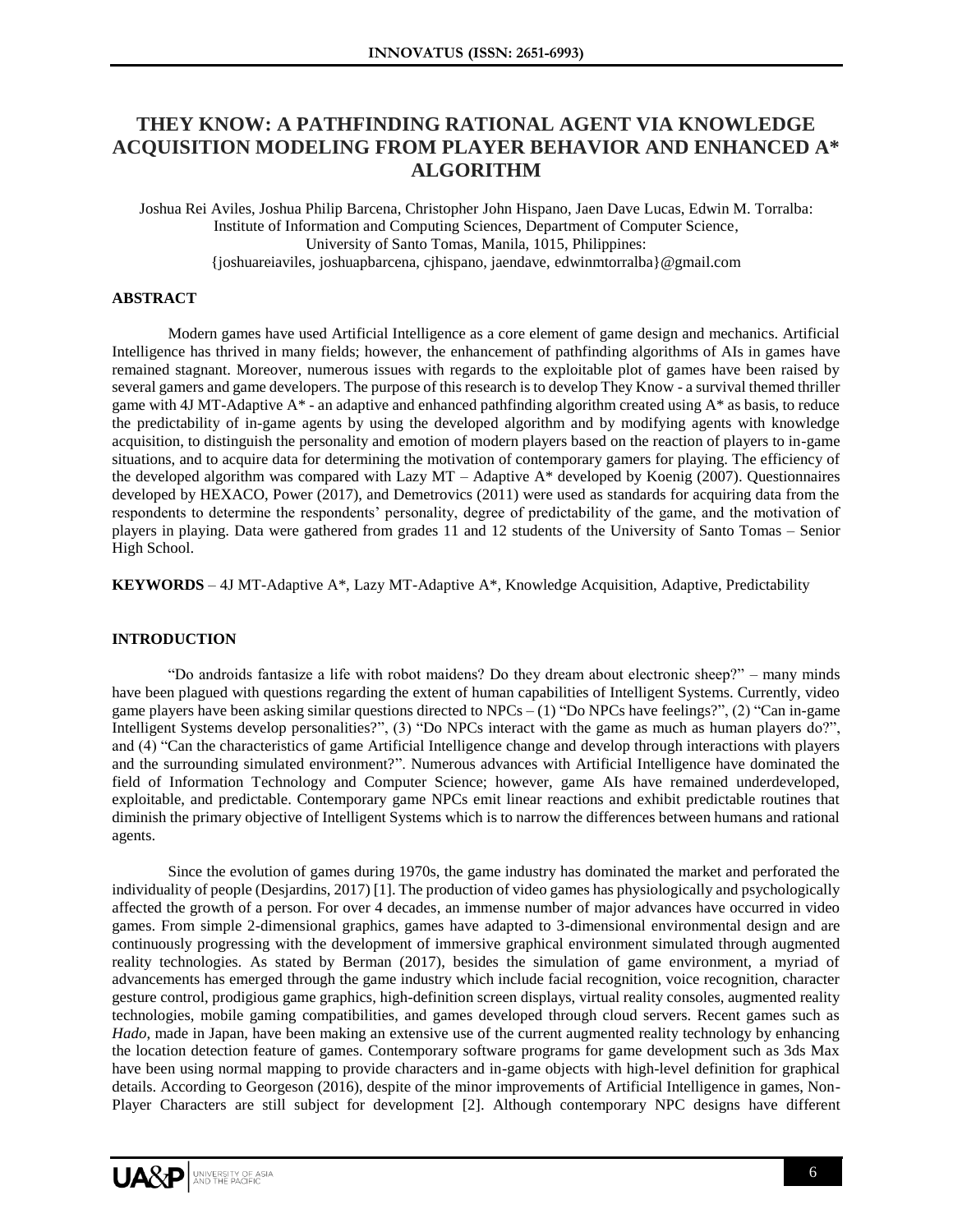personalities, the characters display a static response to player actions and emit predictable routines which render the Non-Player Characters as lesser than a rational in- game agent.

This study intends to lessen the predictability of Non-Player Characters by managing the variance and environment of the game, directing player interaction, and developing an adaptive Intelligent System design for the game. The researchers will be developing *They Know* a survival themed game with an Intelligent System developed using 4J MT-Adaptive A\* as the main moving target search algorithm with knowledge acquisition capability. The game will be developed using a 3-dimensional environment in order to narrow the gap between the game dimension and reality and maximize the gaming experience of prospective players. The amalgamation of the aforementioned algorithm combined with adaptive mechanism reduces the time complexity and increases the precision and unpredictability of the AIs of the game. Furthermore, this study intends to have a statistical description of - 1.) personality of players based on HEXACO dimensions of personality, 2.) the degree of unpredictability or uncertainty of the game, and 3.) the motivation of players in playing the game.

# **LITERATURE REVIEW**

#### **Comparison of Efficiency in Pathfinding Algorithms in Game Development**

According to "Comparison of Efficiency in Pathfinding Algorithms in Game Development" written by Krishnaswamy (2009), the objective of the study is to assess the efficiency of three pathfinding algorithms, namely: A\*, D\*, and Dijkstra's algorithm [3]. The research was accomplished by tracking visitations made by a particular algorithm to a node in the search tree and examining the physical length of the traversable path in the game world. Based on the data garnered by the research, Krishnaswamy (2009) concluded that either  $D^*$  or A\* algorithms are the most efficient. The differences between the two algorithms are correlated to unobstructed space in the environment.

## **A\* Pathfinding in Known and Unknown Mazes**

According to a survey conducted by Zachariah (2015) entitled *A Survey on Optimal Path Finding Algorithms for Pursuing a Moving target,* the research authored by Koenig (2007) is currently the latest breakthrough with regards to moving target algorithms based on the A\* algorithm [4]. the objective of the study is to examine how the agent can locate efficient paths by utilizing A\* algorithm. The study is conducted by extending an incremental heuristic search method known as *Adaptive A\** combined with the moving-target search algorithm to experimentally demonstrate that MT-Adaptive A\* is more efficient than isolated A\* searches and D\* Lite.

Based on the data presented by Koenig (2007), which was obtained through the use of a Pentium D 3.0 GHz computer with 2 GigaByte Ram, the A\* algorithm and variants of A\* algorithms, such as the Lazy MT-Adaptive A\* search, can always locate the appropriate path directing towards the moving- targets or goal states in both known and unknown mazes, unlike other pathfinding algorithms [5]. Therefore, the algorithm that will be used for comparison in this study is the Lazy MT-Adaptive A\* Search.

#### **Hexaco**

According to Hill and Monica (2015), *The HEXACO model of personality and video game preferences*  studied whether the HEXACO personality dimensions contradict with the preferences of gaming experience and how the association between the former and the latter is related to the aspects of game that gamers appreciate in general [6]. The HEXACO-60 was used in order to capture the basic dimension of personality of a participant. Hill and Monica (2015) further described the dimensions of HEXACO-60 as the following: (a) Emotionality – susceptible to negative emotions such as anxiety, (b) Honesty-Humility – exhibiting fairness and sincerity, (c) Agreeableness – friendly and cooperative, (d) Extraversion – sociable and exhibits dominance, (e) Openness to experience – imaginative, curious, and original, and (f) Conscientiousness – self-disciplined, reliable, and careful. The study aimed to establish a link between the basic personality of a person using the personality dimensions of HEXACO with the recent development of *BrainHex* which focuses on the personality dimensions of players developed by Nacke et al. The results of the research showed that the basic dimensions of personality, as shown in HEXACO, is indeed related with a person's gaming experience.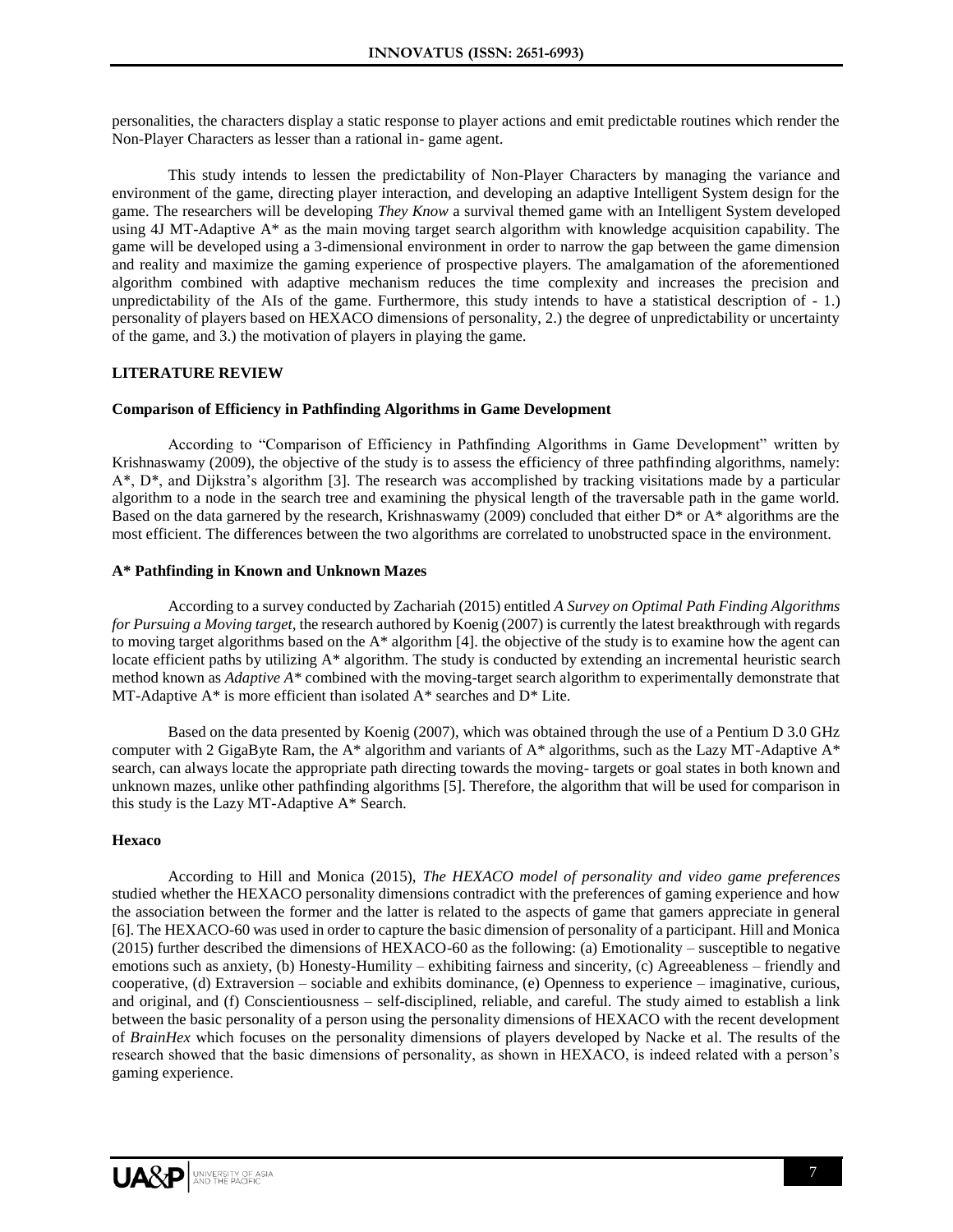## **Motives for Online Gaming Questionnaire (MOGQ)**

Majority of research focus on the risks of online gaming; however, the authors of the aforementioned study suggested that online games present new ways of satisfying the basic needs of a human living under the conditions of the modern society. The aim of the study was to reveal and was to reveal the motivational basis for gaming. The experimental stage of the research included 3818 persons recruited from various websites that host computer games. The method of research utilized was a combination of exploratory and confirmatory. Before conducting the study, the researchers developed a preliminary model and a questionnaire which illustrates the possible motivational factors for gaming. The results of the study identified the following motivational factors in playing a game  $-$ a.) social, b.) escape, c.) competition, d.) coping, e.) skill development, f.) fantasy, and g.) recreation. The seven dimensions of motivational basis for playing a game that resulted from the study covered the preliminary model created by the team; hence, MOGQ proved to be an adequate tool for measuring the motives of players in playing a game.

#### **Measuring Uncertainty in Games**

The study conducted by Power et. al. was based on various sources from games user research and digital archives. The method employed in the study was a combination of exploratory factor analysis and an established procedure for scale development by Paul Kline. The creation of the questionnaire started with a development of a question pool based on Greg Costikyan's sources of uncertainty, Pugh and Power's uncertainty questionnaire, and studies authored by Juul. In general, the refinement and validation process includes expert reviews, player interviews, and deploying the survey as an online questionnaire. The results of the study showed four factors as possible causes for uncertainty in games – 1.) disorientation, 2.) exploration, 3.) prospect, and 4.) randomness. The final output of the study is a validated tool for measuring the uncertainty of player in digital games.

### **METHODOLOGY**

The approaches used in this research are experimental and statistical analysis methods. The researchers designed and developed a maze-survival game which focuses on the utilization of A\* as the main algorithm for searching the location of and apprehending a moving target. The proposed design for the 4J MT-Adaptive  $A^*$ Algorithm of the researchers was then compared to Koenig's Lazy MT-Adaptive A\* by employing both algorithms as the AI design of the NPCs of the game. Based on the performance of the former and latter, the following were calculated and recorded to measure efficiency  $- (1)$  searches until target caught, (2) moves until target caught, (3) average expansions per search, and (4) runtime per search. Furthermore, inputs from respondents were also recorded to determine the personality type of respondents and the rate of the uncertainty of the game to justify the lessened predictability of NPCs in terms of the perspective of players.

In order to conclude the study, data were analyzed and interpreted using specific statistical analysis methods to determine survey questionnaire results and improvements in the performance of the researchers' 4J MT-Adaptive A\* Algorithm compared to Koenig's Lazy MT-Adaptive A\*. Moreover, a program developed using Python was used in order to apply statistical methods and evaluate the data gathered from the respondents of the study. The chosen population of the researchers for respondents are the Grade 11 and Grade 12 Students from the University of Santo Tomas – Senior High School. The target respondents of the researchers are at least 100 UST-SHS students. According to Bisits-Bullen (2014), many statisticians agree that a minimum sample size of 100 is required to produce a meaningful result in a survey [7].

After performing the comparison for the Lazy MT-Adaptive  $A^*$  algorithm and the 4J MT-Adaptive  $A^*$ algorithm, the researchers will conduct an Equal Variance or Independent T Test to determine if a significant difference in the comparison of algorithms exists. A significance level of 0.01 will be applied for all T Tests. The T Test will utilize the following formula: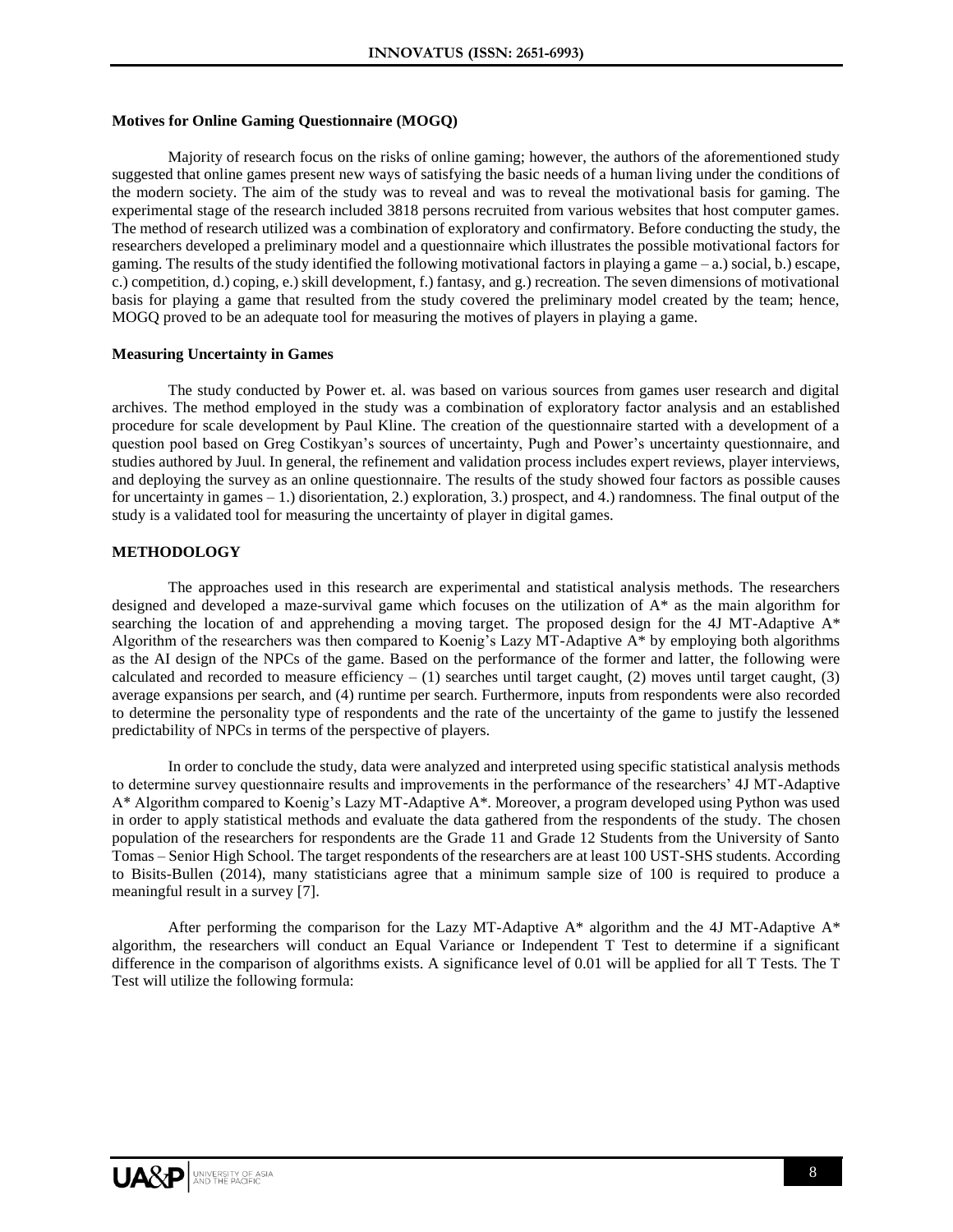$$
t = \frac{\overline{X_1} - \overline{X_2}}{\sqrt{\left(\frac{(N_1 - 1)s_1^2 + (N_2 - 1)s_2^2}{N_1 + N_2 - 2}\right)\left(\frac{1}{N_1} + \frac{1}{N_2}\right)}}
$$

 $N_1$  = Number of items in the 1st sample set  $N_2$  = Number of items in the 2nd sample set  $\bar{X}_1$  = Mean of 1st sample set  $\bar{X}_2$  = Mean of 2nd sample set  $s_1^2$  = Variance of 1st sample set  $s_2^2$  = Variance of 2nd sample set

# **RESULTS AND DISCUSSION**

Shown in Table 1 are the results of the comparison between the Lazy MT-Adaptive A\* Algorithm by Koenig (2007) and the 4J MT-Adaptive A\* Algorithm in the game environment averaged over 122 different scenarios. Both Algorithms were also compared when using a specific weapon type, 12 tests per weapon type were conducted. In each of the criteria, on average, the 4J MT-Adaptive A\* algorithm displayed a better performance in locating and reaching the target player character, requiring less searches, expansions, moves, and run time than the Lazy MT-Adaptive A\* algorithm. Overall, all criteria are significant at significance level 0.01.

| <b>Algorithm</b>          | <b>Average Searches</b><br>until target is<br>caught | <b>Average Moves</b><br>until target<br>caught | Average<br><b>Expansions per</b><br><b>Search</b> | Average run time<br>per search<br>(microseconds) |
|---------------------------|------------------------------------------------------|------------------------------------------------|---------------------------------------------------|--------------------------------------------------|
| Lazy MT-Adaptive A*       | 16.54                                                | 50.43                                          | 471.59                                            | 1802.66                                          |
| 4J MT-Adaptive A*         | 14.37                                                | 41.84                                          | 375.43                                            | 1534.04                                          |
| P-Value $(\alpha = 0.01)$ | <0.00001                                             | < 0.00001                                      | < 0.00001                                         | < 0.00001                                        |

# **Table 1. Comparison of Lazy MT-Adaptive A\* and 4J MT-Adaptive A\* Without Weapon**

In the survey conducted with 103 respondents to determine the most prominent HEXACO personality category exhibited by UST-SHS students, Agreeableness was determined as the most prominent personality trait with 27 respondents aligned to this trait or 26.2% of the sample. Followed by: Emotionality with 21 respondents or 20.4%, Honesty-Humility with 19 respondents or 18.4%, Openness to Experience with 18 respondents or 17.5%, Extraversion with 14 respondents or 13.6% and Conscientiousness as the least prominent with 4 respondents or 3.9%.

In the survey conducted with 103 respondents to determine the most prominent motive for playing games exhibited by UST-SHS students, Recreation was determined as the most prominent motivation with 25 respondents aligned to this motive or 24.3% of the sample. Followed by: Competition with 19 respondents or 18.4%, Social with 15 respondents or 14.6%, Escape with 14 respondents or 13.6%, and Coping, Skill Development and Fantasy with 10 respondents each or 9.7%. As the most prominent motive for playing, Recreation is described as the motivation for playing games as a means for relaxation or leisure. Players who exhibit this motivation are more inclined to play games as a past time or hobby.





 **Figure 1. HEXACO Results Figure 2. Motivation Questionnaire Results**

In the survey conducted with 103 respondents to determine the Game Predictability of *They Know* using the questionnaire formulated by Power (2017), 44 respondents resulted with 70-79% unpredictability for the game.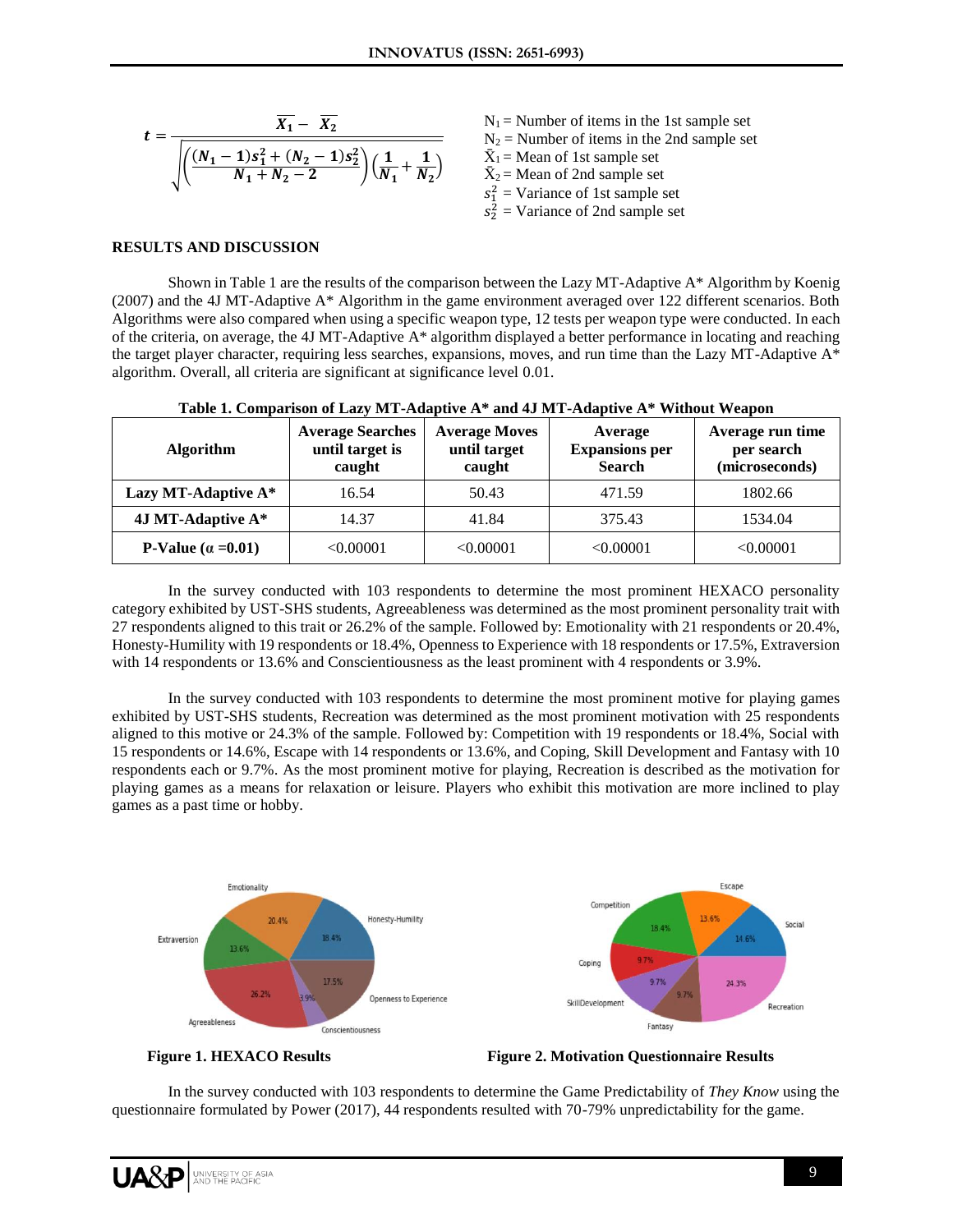Followed by: 60-69% with 17 respondents, 80-89% with 16 respondents, 90-100% with 8 respondents, 50-59% with 7 respondents, 40-49% with 5 respondents, 30-39% with 4 respondents, 20-29% with 1 respondent and 10-19% with 1 respondent.



**Figure 3. Game Predictability Results**

Figure 4 shows the most common motive for playing for each HEXACO personality category. Agreeable player has recreation as the highest motive for playing a game while socializing as the least motive. Figure 5 shows the most common personality of players for each emotion. The data in the figure shows that the joy and sadness emotions are mostly detected from players with agreeableness personality and least detected from players with conscientiousness personality.





**Figure 4. Personality Data with Motivation Data Figure 5. Emotion Data with Personality Data**

# **CONCLUSIONS AND RECOMMENDATIONS**

After conducting the study, the researchers were able to draw the following conclusions:

- a) After evaluating the results provided by UST-Senior High School students from answering the Game Predictability questionnaires based on Power (2017), They Know earned a mean value of 70.33% in its unpredictability rate. Generally, the game is unpredictable to players.
- b) The 4J MT-Adaptive A\* algorithm is more efficient than the Lazy MT-Adaptive A\* algorithm based on the criteria constructed by Koenig (2007).
- c) Agreeableness is the most common HEXACO personality trait of UST-SHS students with a result of 27 respondents aligned to this trait or 26.2% of the total sample.